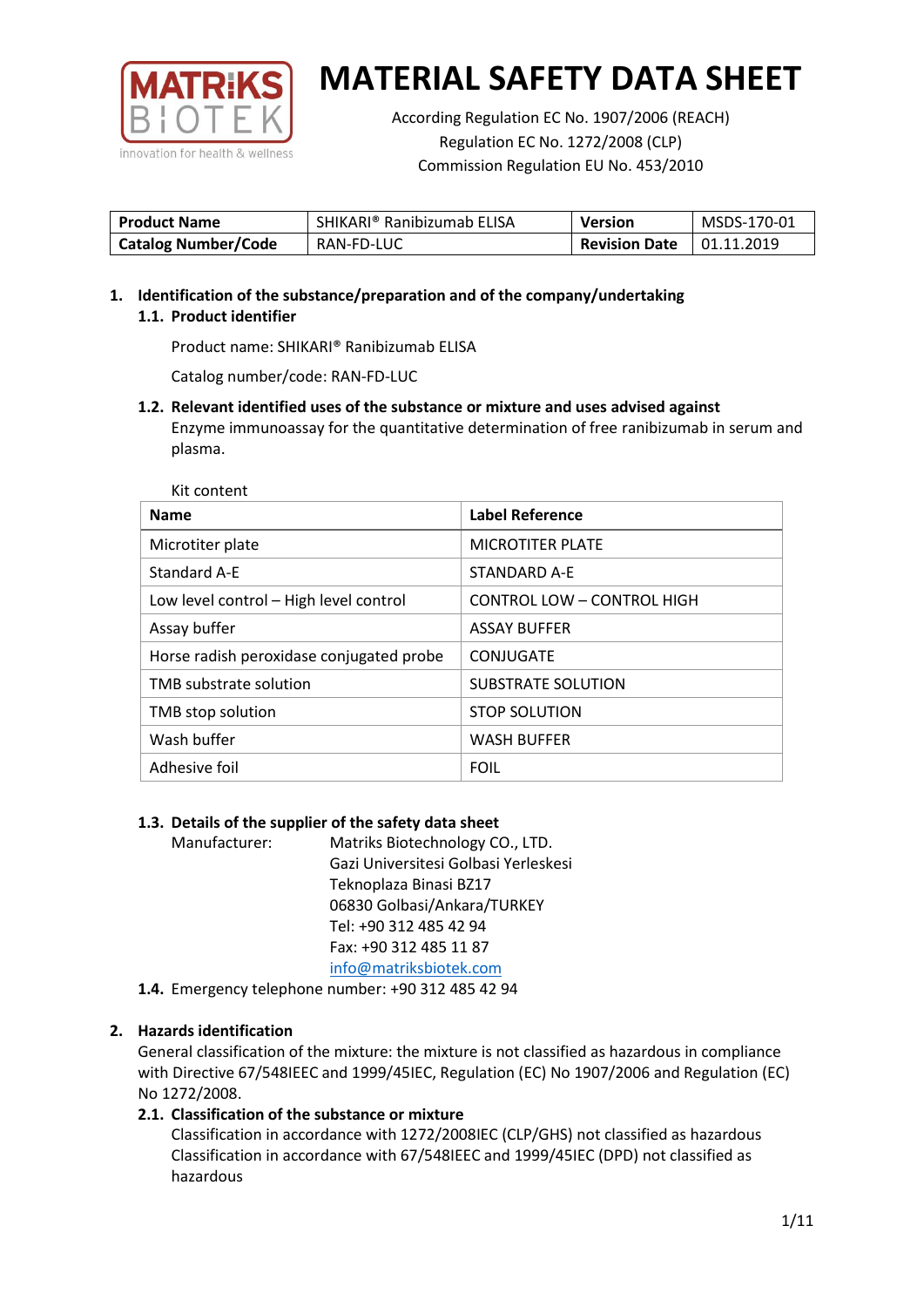

According Regulation EC No. 1907/2006 (REACH) Regulation EC No. 1272/2008 (CLP) Commission Regulation EU No. 453/2010

| <b>Product Name</b>        | SHIKARI® Ranibizumab ELISA | <b>Version</b>       | MSDS-170-01       |
|----------------------------|----------------------------|----------------------|-------------------|
| <b>Catalog Number/Code</b> | RAN-FD-LUC                 | <b>Revision Date</b> | $\mid$ 01.11.2019 |

### **2.2. Label elements**

This product is not under labelling according to Regulation (EC) n. 1272/2008

## **2.3. Other hazards**

Results of PBT and vPvB assessment: The substances in the mixture do not meet the PBT/vPvB criteria according to REACH (content <0,1% w/w), annex XIII; the substances in the mixture are not included in the Candidate List of SVHC.

**Note:** This product is intended for laboratory use by professional uses only. Use appropriate personal protective equipment while working with the reagents provided.

## **3. Composition/information on ingredients**

### **3.1. Substances**

| <b>Stop Solution</b>               |                                                                                                                           |
|------------------------------------|---------------------------------------------------------------------------------------------------------------------------|
| Ingredient                         | Hydrochloric Acid (HCL) Index No. 017-002-01-X                                                                            |
| CAS No (EC No)                     | 7647-01-0(231-595-7)                                                                                                      |
| Containing Conc. (%)               | <5,0* (Dilution is not classified as hazardous<br>according to the European Regulation<br>67/548/EEC and 1272/2008/EC)    |
| form)                              | Classification according to regulation (EC) No 1272/2008 (CLP) (related to the concentrated                               |
| Hazard Class and Category Codes(s) | Skin Corr. 1B STOT SE 3                                                                                                   |
| Hazard Statement Code(s)           | H314, H335                                                                                                                |
| Pictogram, Signal Word Code(s)     | GHS05, GHS07, Dgr                                                                                                         |
| Specific Conc. Limits, M-factors   | Skin Corr. 1B; H314: C≥25%<br>Skin Irrit. 2; H315: 10%≤C<25 %<br>Eye Irrit. 2, H319: 10%≤C<25 %<br>STOT SE 3; H355: C≥10% |
| Directive 67/548/EEC               | C; R34-37: C≥25%<br>Xi; R36/37/38: 10%≤C<25%                                                                              |

### **3.2. Mixtures**

| <b>Standards, Controls, Assay Buffer</b> |                                                                                                                           |
|------------------------------------------|---------------------------------------------------------------------------------------------------------------------------|
| Ingredient                               | Sodium Azide Index no. 011-004-00-7                                                                                       |
| CAS No (EC No)                           | 26628-22-8 (247-852-1)                                                                                                    |
| Containing Conc. (%)                     | <0,001 % (Dilution is not classified as hazardous<br>according to the European Regulation<br>67/548/EEC and 1272/2008/EC) |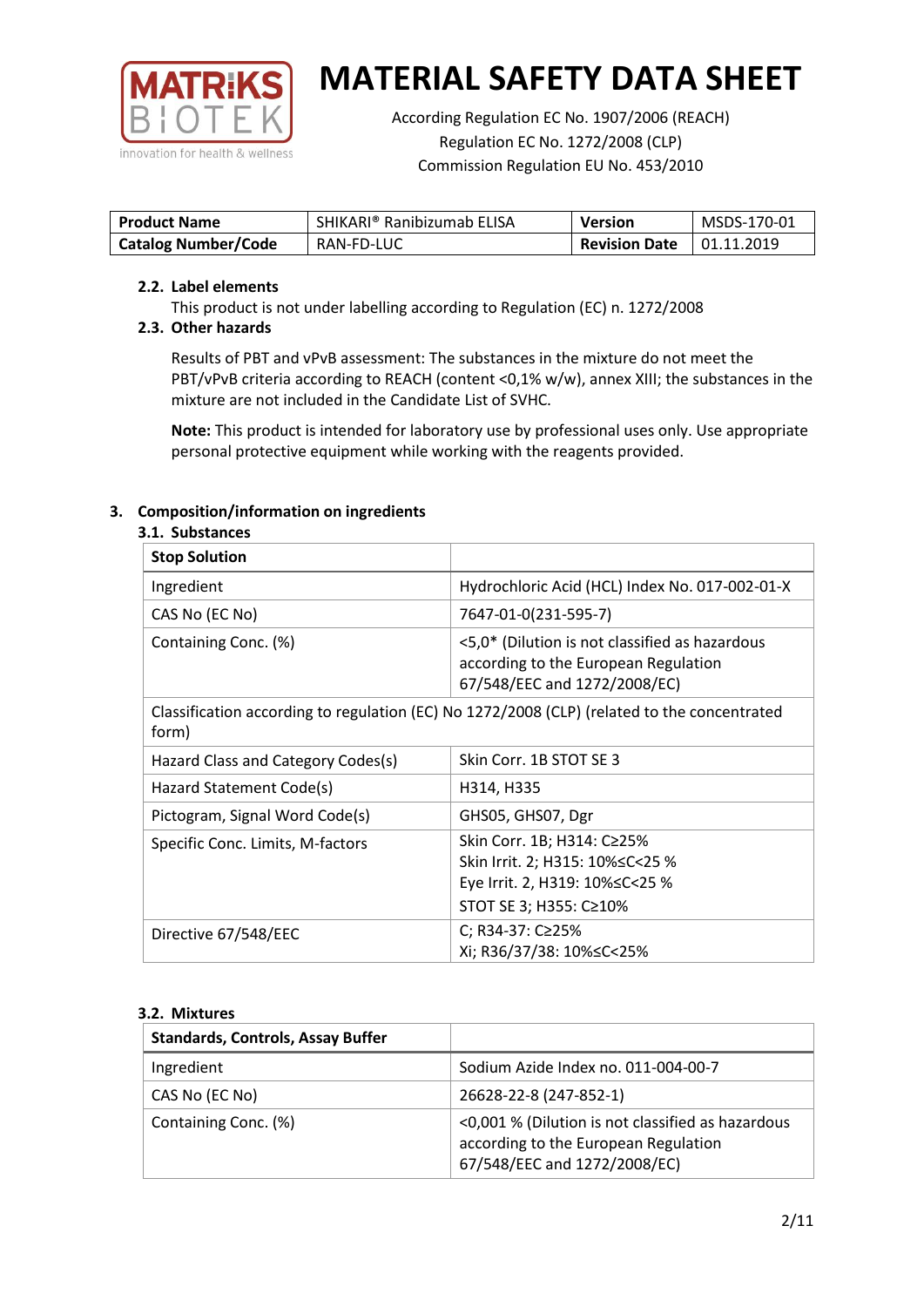

According Regulation EC No. 1907/2006 (REACH) Regulation EC No. 1272/2008 (CLP) Commission Regulation EU No. 453/2010

| <b>Product Name</b>        | SHIKARI® Ranibizumab ELISA | Version              | MSDS-170-01       |
|----------------------------|----------------------------|----------------------|-------------------|
| <b>Catalog Number/Code</b> | RAN-FD-LUC                 | <b>Revision Date</b> | $\mid$ 01.11.2019 |

| form)                              | Classification according to regulation (EC) No 1272/2008 (CLP) (related to the concentrated |
|------------------------------------|---------------------------------------------------------------------------------------------|
| Hazard Class and Category Codes(s) | Acute Tox. 2 (oral)                                                                         |
|                                    | Acute Tox. 1 (dermal)                                                                       |
|                                    | STOT RE 2                                                                                   |
|                                    | Acute Aquatic 1                                                                             |
|                                    | Aquatic Chronic 1                                                                           |
| Hazard Statement Code(s)           | H300, H310, H373, H400, H410                                                                |
| Pictogram, Signal Word Code(s)     | GHS06, GHS08, GHS09                                                                         |
| Specific Conc. Limits, M-factors   | M-Factor-Aquatic Acute:1                                                                    |
| Directive 67/548/EEC               | R23/24/25-36/37/38-50/53                                                                    |

| Conjugate                          |                                                                                                                                                                         |
|------------------------------------|-------------------------------------------------------------------------------------------------------------------------------------------------------------------------|
| Ingredient                         | Proclin 150 Index no. 613-167-00-5                                                                                                                                      |
|                                    | Proclin 150 is a mixture of substances of the<br>components, 5-Chloro-2-methyl-4-isothiazolin-3-<br>one and 2-Methyl-2H -isothiazol-3-one (3:1).                        |
| CAS No (EC No)                     | 55965-84-9                                                                                                                                                              |
| Containing Conc. (%)               | <0,0015% (Dilution is not classified as hazardous<br>according to the European Regulation<br>67/548/EEC and 1272/2008/EC)                                               |
| form)                              | Classification according to regulation (EC) No 1272/2008 (CLP) (related to the concentrated                                                                             |
| Hazard Class and Category Codes(s) | Acute Tox. 3<br>Skin Corr. 1B<br>Skin Sens. 1<br>Acute Aquatic 1<br>Aquatic Chronic 1                                                                                   |
| Hazard Statement Code(s)           | H301, H311, H314, H317, H331, H400, H410                                                                                                                                |
| Pictogram, Signal Word Code(s)     | GHS05, GHS07, GHS09                                                                                                                                                     |
| Specific Conc. Limits, M-factors   | ≥0,6%: Skin Corr. 1B, H314<br>0,06 - < 0,6%: Skin Irrit. 2, H315<br>0,06 - < 0,6 %: Eye Irrit. 2, H319<br>≥0,0015 %: Skin Sens. 1, H317<br>M-Factor - Aquatic Acute: 10 |
| Directive 67/548/EEC               | T; N R:23/24/25-34-35-50/53<br>S: (2-)26-28-36/37/39-45-60-61                                                                                                           |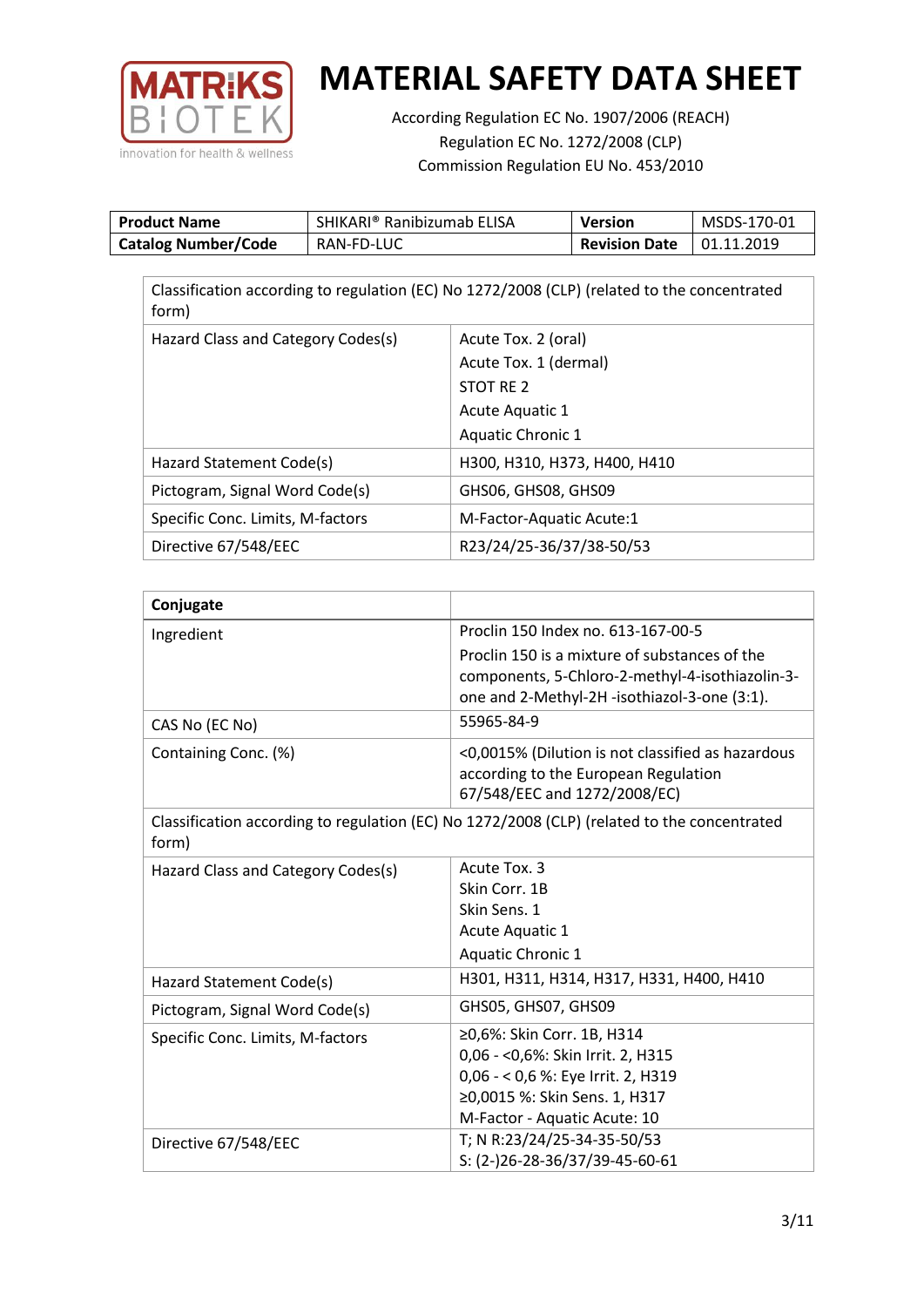

According Regulation EC No. 1907/2006 (REACH) Regulation EC No. 1272/2008 (CLP) Commission Regulation EU No. 453/2010

| <b>Product Name</b>        | SHIKARI® Ranibizumab ELISA | <b>Version</b>       | MSDS-170-01 |
|----------------------------|----------------------------|----------------------|-------------|
| <b>Catalog Number/Code</b> | RAN-FD-LUC                 | <b>Revision Date</b> | 01.11.2019  |

### **4. First-aid measures**

## **4.1. Description of first aid measures**

General advice: No special measures required. Consult physician in case of complaints. If inhaled: Supply fresh air.

In case of skin contact: Immediately flush skin with plenty of water. Cold water may be used. Remove contaminated clothing and shoes.

In case of eye contact: Check for and remove any contact lenses. Immediately flush eyes with plenty of water for at least 15 minutes. Cold water may be used. If swallowed: Rinse mouth with plenty of water

## **4.2. Most important symptoms and effects, both accurate and delayed**

There are no hazards under normal use conditions. Direct contact with eyes may cause slight and temporary irritation. Swallowing of larger amounts may lead to stomachache, vomiting or diarrhea.

### **4.3. Indication of any immediate medical attention and special treatment needed** No specific therapy known. Use supportive and symptomatic treatment.

### **5. Fire-fighting measures**

## **5.1. Extinguishing media**

Suitable extinguishing media: Water spray, alcohol resistant foam, dry-powder, carbon dioxide

Unsuitable extinguishing media: Direct water stream

#### **5.2. Special hazards arising from the substance mixture** To the best of our knowledge, no special hazards can be defined

**5.3. Advice for fire-fighters** No data available.

### **6. Accidental release measures**

- **6.1. Personal precautions, protective equipment and emergency procedures** Wear appropriate protective gloves and clothes.
- **6.2. Environmental precautions** Dilute with plenty of water. Do not allow to enter sewers/surface or ground water.

### **6.3. Methods and materials for containment and cleaning up**

Absorb with liquid-binding material (sand, diatomite, acid binders, universal binders, sawdust).

**6.4. Reference to other sections** For personal protection see section 8. For disposal see section 13.

### **7. Handling and storage**

## **7.1. Precautions for safe handling**

Use all reagents in accordance with the relevant package insert provided with the product.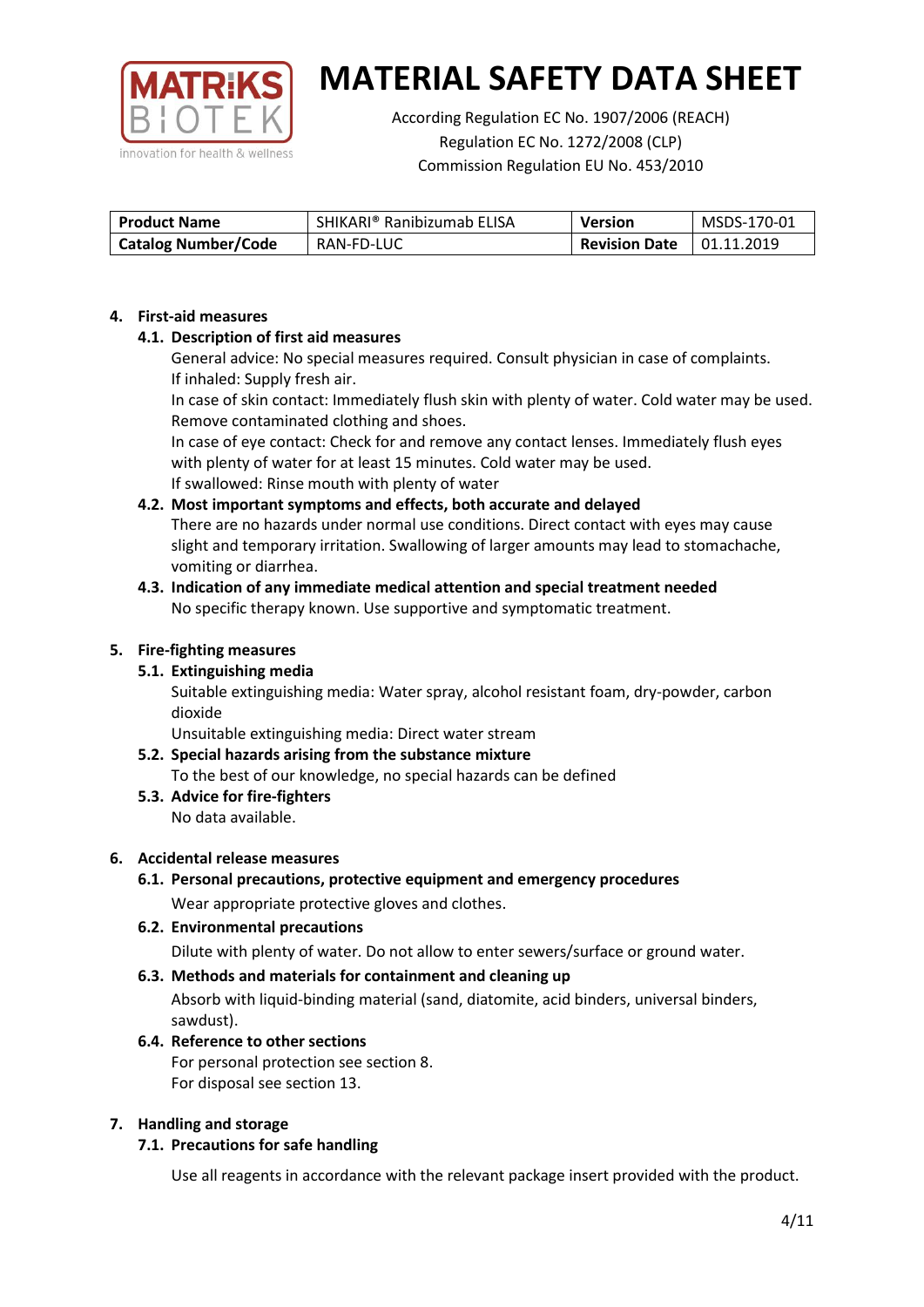

According Regulation EC No. 1907/2006 (REACH) Regulation EC No. 1272/2008 (CLP) Commission Regulation EU No. 453/2010

| <b>Product Name</b>        | SHIKARI® Ranibizumab ELISA | Version              | MSDS-170-01 |
|----------------------------|----------------------------|----------------------|-------------|
| <b>Catalog Number/Code</b> | RAN-FD-LUC                 | <b>Revision Date</b> | 01.11.2019  |

Do not smoke, eat, drink or apply cosmetics in areas where kit reagents are handled. Wear disposable latex gloves when handling reagents.

Never pipet by mouth and avoid contact of reagents and specimens with skin and mucous membranes.

Handling should be done in accordance with the procedures defined by an appropriate national biohazard safety guideline or regulation.

Use all reagents in accordance with the relevant package insert provided with the product.

## **7.2. Conditions for safe storage, including any incompatibilities**

Store in tightly closed original packages or appropriately labeled alternate vessels. Store in dry, bunded areas. Keep away from direct sunlight and heat sources. Recommended storage temperature: 10-30°C (shipment), 2-8°C (long term storage). Protect from freezing. Keep away from food and drinks. Keep away from acids and heavy metals. Keep out of the reach of children.

## **7.3. Specific end uses**

For EU diagnostic product.

For the rest of the world "Research use only".

## **8. Exposure controls/personel protection**

## **8.1. Control parameters**

Indicative occupational exposure limit ES (2000/39IEC, Directive 2006/15IEC and Directive 2009/161IEC):

| <b>CAS</b> | <b>Substance</b> | Indicative occupational exposure limit |                      |
|------------|------------------|----------------------------------------|----------------------|
|            | name             |                                        |                      |
| 26628-22-8 | Sodium Azide     | OEL mean (time-weighted 8 h):          | $0,1 \text{ mg/m}^3$ |
|            |                  | OEL short term (LS min):               | 0,3                  |
|            |                  | Notation: Skin                         |                      |

National work-place occupational exposure limits (only selected lands are displayed):

| <b>CAS</b> | <b>Substance</b> | <b>Occupational exposure limits</b>     |                         |
|------------|------------------|-----------------------------------------|-------------------------|
|            | name             |                                         |                         |
| 26628-22-8 | Sodium Azide     | Turkey                                  |                         |
|            |                  | PEL:                                    | $0,1 \text{ mg/m}^3$    |
|            |                  | NPEL-P:                                 | 0,3 mg/m <sup>3</sup>   |
|            |                  | D - absorb through skin                 |                         |
|            |                  | I – irritating to mucosa (eye, airways) |                         |
|            |                  | and skin                                |                         |
|            |                  | Government Regulation no.               |                         |
|            |                  | 361/2007 Coll.                          |                         |
|            |                  | Slovakia                                |                         |
|            |                  | NPEL mean:                              | $0,1 \,\mathrm{mg/m^3}$ |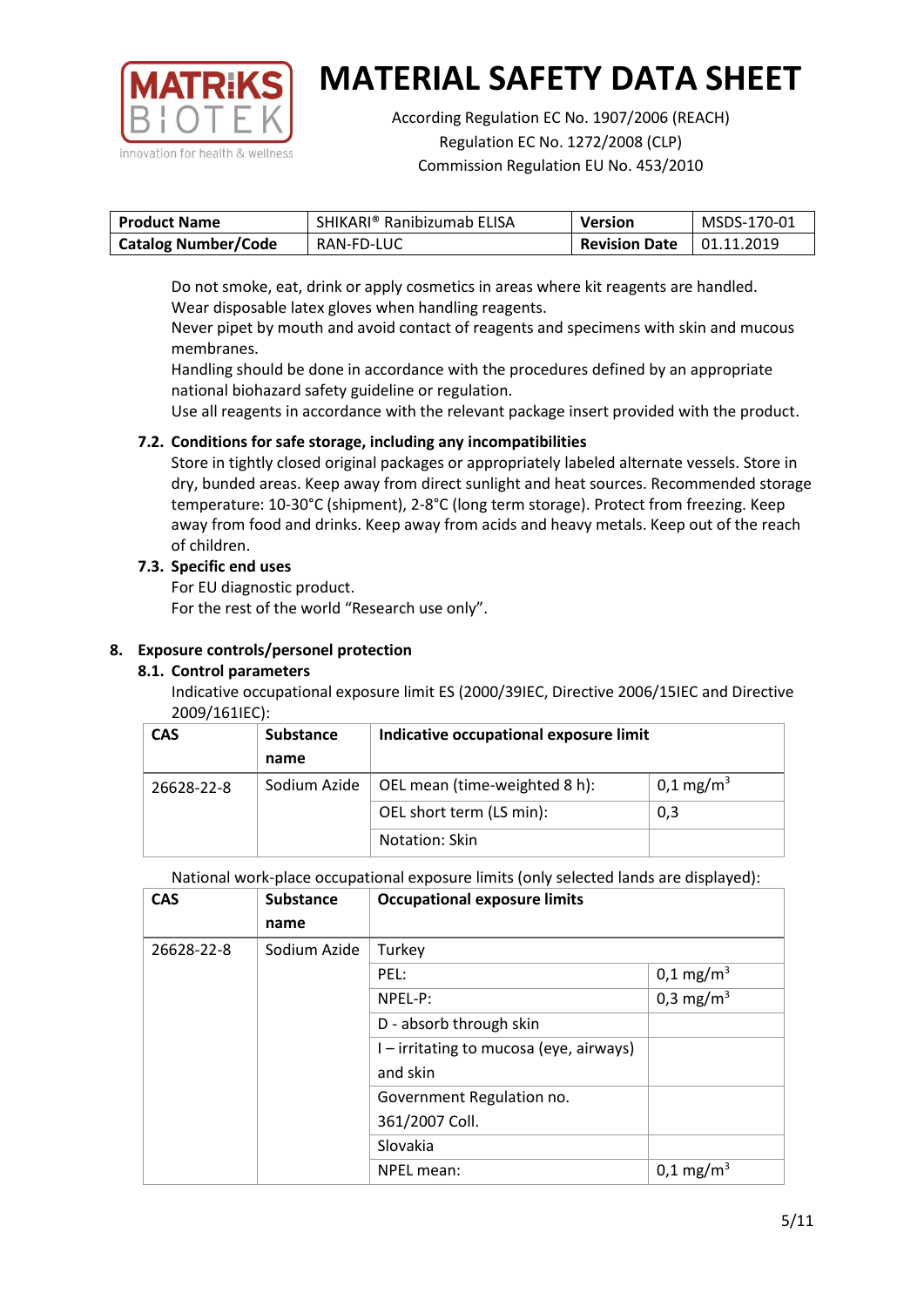

According Regulation EC No. 1907/2006 (REACH) Regulation EC No. 1272/2008 (CLP) Commission Regulation EU No. 453/2010

| <b>Product Name</b>        | SHIKARI® Ranibizumab ELISA | Version              | MSDS-170-01 |
|----------------------------|----------------------------|----------------------|-------------|
| <b>Catalog Number/Code</b> | RAN-FD-LUC                 | <b>Revision Date</b> | 01.11.2019  |

| NPEL short-term:                | 0,3 mg/m <sup>3</sup> |
|---------------------------------|-----------------------|
| Note K: absorbed through skin   |                       |
| Regulation 300/2007 Coll. (SK), |                       |
| Appendix 1                      |                       |
| Germany                         |                       |
| AGW - time weighted mean:       | 0,2 mg/m <sup>3</sup> |
| Short-term factor:              | 2(1)                  |
| 1RGS-900                        |                       |
| United Kingdom                  |                       |
| TWA:                            | $0,1 \text{ mg/m}^3$  |
| STEL:                           | 0,3 mg/m <sup>3</sup> |
| France                          |                       |
| TWA:                            | $0,1 \text{ mg/m}^3$  |
| STEL:                           | 0,3 mg/m <sup>3</sup> |

### Other recommended values: not set

| <b>CAS</b> | Substance name $\vert$ OEL - equivalents |   |
|------------|------------------------------------------|---|
|            | $\overline{\phantom{0}}$                 | - |

### Indicative biological limits (Turkey, *432/2003* Coll.): not set

| Substance | Evaluated as | Limit values             |
|-----------|--------------|--------------------------|
|           | -            | $\overline{\phantom{0}}$ |

DNEL: not available for the mixture. PNEC: not available for the mixture.

### **8.2. Exposure controls**

General hygiene directives should be considered.

Keep away from food stuffs and beverages. Wash hands before breaks and at the end of the working day

### **Personal protective equipment:**

| <b>Respiratory protection:</b> | Not required                                                      |
|--------------------------------|-------------------------------------------------------------------|
| Skin protection                | Protective gloves of nitrile or nature latex, satisfying the norm |
|                                | <b>DIN EN 455</b>                                                 |
| Eye/Face protection            | Safety glasses with side shields confirming to EN 166 (EN),       |
|                                | NIOSH (US)                                                        |
| Body protection                | Impenetrable protective clothing                                  |

## **9. Physical and chemical properties**

**9.1. Information on basic physical and chemical properties**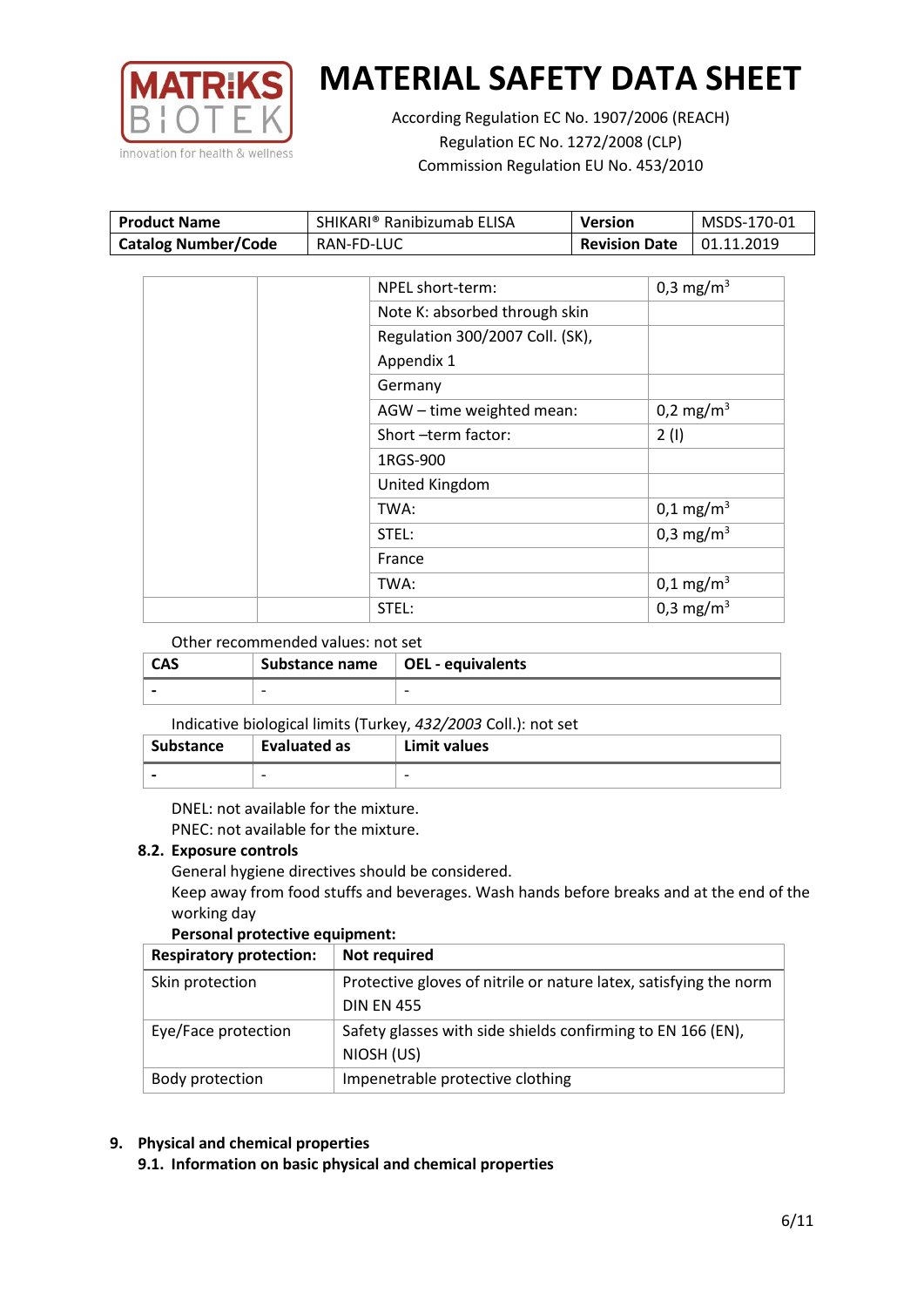

According Regulation EC No. 1907/2006 (REACH) Regulation EC No. 1272/2008 (CLP) Commission Regulation EU No. 453/2010

| <b>Product Name</b>        | SHIKARI® Ranibizumab ELISA | <b>Version</b>       | MSDS-170-01 |
|----------------------------|----------------------------|----------------------|-------------|
| <b>Catalog Number/Code</b> | RAN-FD-LUC                 | <b>Revision Date</b> | 01.11.2019  |

| <b>COMPONENT</b>       | <b>APPEARANCE</b> | <b>ODOR</b>     | pH             |
|------------------------|-------------------|-----------------|----------------|
| Microtiter plate       | Solid, white      | <b>Odorless</b> | Not applicable |
| Standards and controls | Liquid, colorless | <b>Odorless</b> | $7,4 \pm 0,05$ |
| Conjugate              | Liquid, red       | <b>Odorless</b> | $7,4 \pm 0,05$ |
| Assay buffer           | Liquid, blue      | <b>Odorless</b> | $7,4 \pm 0,05$ |
| Substrate solution     | Liquid, colorless | <b>Odorless</b> | $3,6 - 3,8$    |
| Stop solution          | Liquid, colorless | <b>Odorless</b> | $<$ 1          |
| Wash buffer            | Liquid, colorless | <b>Odorless</b> | $7,4 \pm 0,05$ |

| <b>For All Components</b>                    |                                              |  |
|----------------------------------------------|----------------------------------------------|--|
| Odor threshold                               | No data available                            |  |
| Melting point/freezing point                 | No data available                            |  |
| Initial boiling point and range              | No data available                            |  |
| Flash point                                  | No data available                            |  |
| <b>Evaporation rate</b>                      | No data available                            |  |
| Flammability (solid, gas)                    | No data available                            |  |
| Upper/lower flammability or explosive limits | No data available                            |  |
| Vapour pressure                              | No data available                            |  |
| Vapour density                               | No data available                            |  |
| Relative density                             | No data available                            |  |
| Solubility(ies)                              | Fully miscible                               |  |
| Partition coefficient: n-octanol water       | No data available                            |  |
| Auto-ignition temperature                    | Product is not self-igniting                 |  |
| Decomposition temperature                    | No data available                            |  |
| Viscosity                                    | No data available                            |  |
| <b>Explosive properties</b>                  | Product does not present an explosion hazard |  |
| Oxidizing properties                         | No data available                            |  |

### **9.2. Other information**

No other information available.

### **10. Stability and reactivity**

### **10.1. Reactivity**

Not reactive under normal conditions of storage and manipulation. Sodium azide has been reported to form lead or copper azide in laboratory plumbing (heavy metals) which may explode on percussion. Treatment of sodium azide with strong acids gives hydrazoic acid, which is also extremely toxic.

### **10.2. Chemical stability**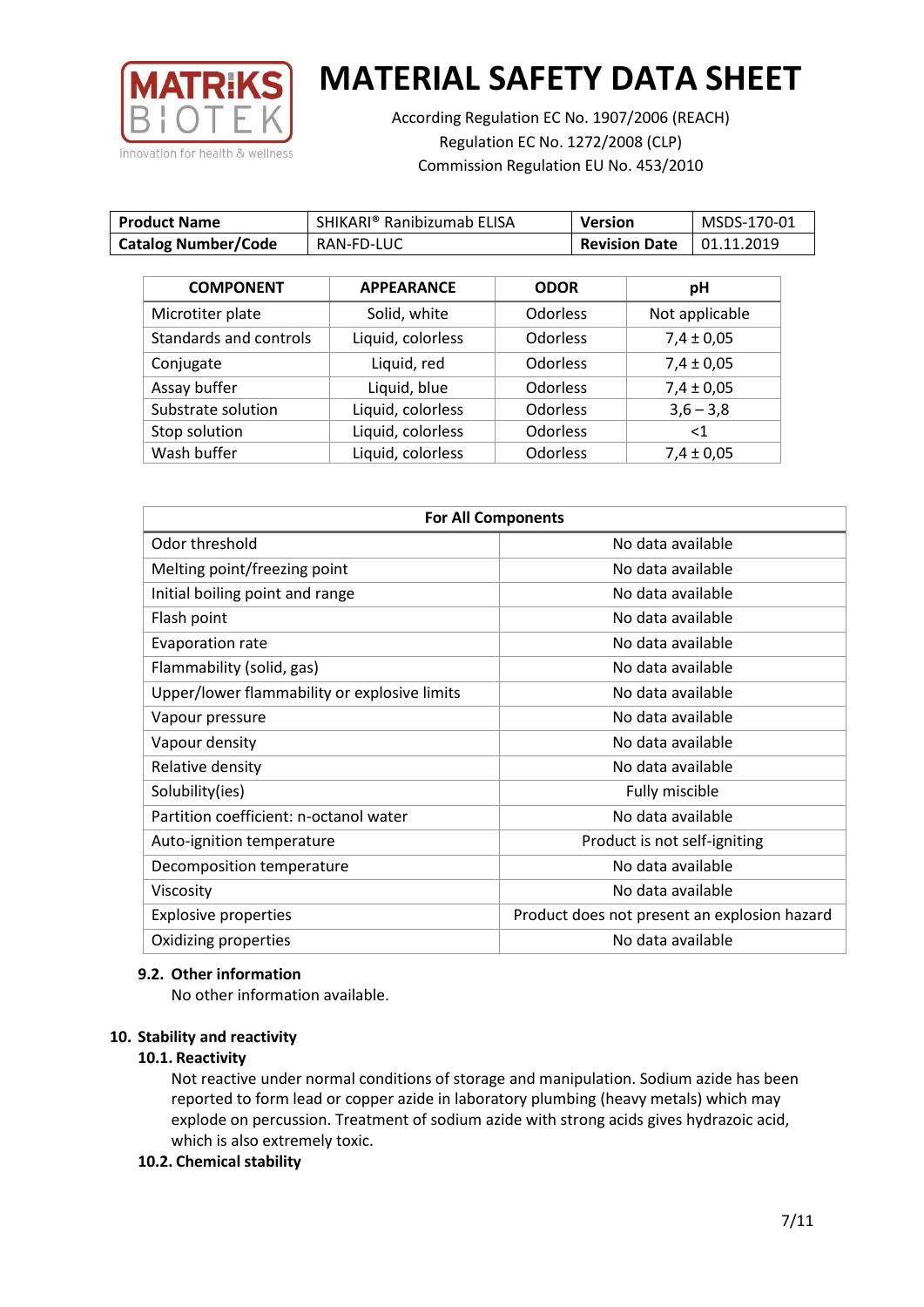

According Regulation EC No. 1907/2006 (REACH) Regulation EC No. 1272/2008 (CLP) Commission Regulation EU No. 453/2010

| <b>Product Name</b>        | SHIKARI® Ranibizumab ELISA | <b>Version</b>       | MSDS-170-01 |
|----------------------------|----------------------------|----------------------|-------------|
| <b>Catalog Number/Code</b> | RAN-FD-LUC                 | <b>Revision Date</b> | 01.11.2019  |

Mixture is chemically stable under normal conditions of storage and manipulation. Overheating may cause thermal decomposition.

## **10.3. Possibility of hazardous reactions**

Sodium azide has been reported to form lead or copper azide in laboratory plumbing (heavy metals) which may explode on percussion.

### **10.4. Conditions to avoid**

Stable under normal conditions. Keep away from direct sunlight and heat sources. Do not mix with strong acids and heavy metals.

### **10.5. Incompatible materials**

Strong acids, heavy metals, halogenated hydrocarbons.

## **10.6. Hazardous decomposition products**

Material does not decompose at ambient temperatures. Incomplete combustion and thermolysis may produce toxic, irritating and flammable decomposition products (such as carbon monoxide, carbon dioxide, sooth, aldehydes and other products of organic compounds decomposition, sulfur / nitrogen oxides).

### **11. Toxicological information**

### **11.1. Information on toxicological effects**

### **11.1.1. Acute toxicity**

Based on available data, the classification criteria are not met. Based on composition, the mixture has low acute toxicity and no adverse effects for human health are expected under applicable conditions of exposure sodium azide.

## **11.1.2. Skin corrosion/irritation**

Based on available data, the classification criteria are not met. Prolonged or repeated skin contact may cause mild irritation and dermatitis (skin inflammation). However, these effects do not required classification

## **11.1.3. Serious eye damage/irritation**

Based on available data, the classification criteria are not met. Direct contact with eyes may cause slight and temporary irritation. However, these effects do not required classification

### **11.1.4. Respiratory or skin sensitization**

Based on available data, the classification criteria are not met. Compounds have no sensitization effects.

## **11.1.5. Germ cell mutagenicity**

Based on available data, the classification criteria are not met. Compounds have no potential for mutagenic activity.

## **11.1.6. Carcinogenicity**

Based on available data, the classification criteria are not met. Compounds have no potential for carcinogenic activity.

### **11.1.7. Reproductive toxicity**

Based on available data, the classification criteria are not met. Compounds have no potential for reproductive toxicity.

### **11.1.8. STOT-single exposure**

Based on available data, the classification criteria are not met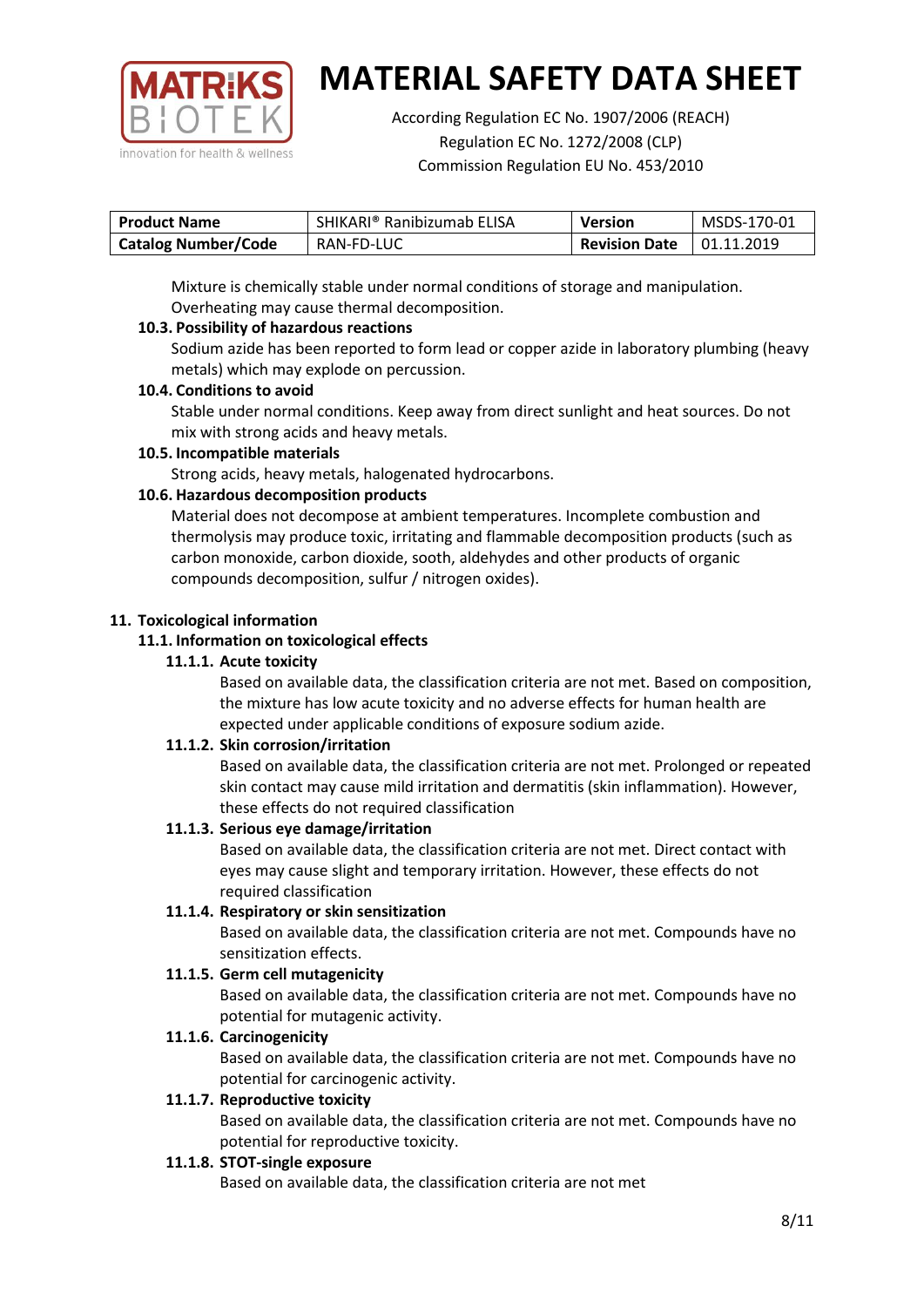

According Regulation EC No. 1907/2006 (REACH) Regulation EC No. 1272/2008 (CLP) Commission Regulation EU No. 453/2010

| <b>Product Name</b>        | SHIKARI® Ranibizumab ELISA | <b>Version</b>       | MSDS-170-01       |
|----------------------------|----------------------------|----------------------|-------------------|
| <b>Catalog Number/Code</b> | RAN-FD-LUC                 | <b>Revision Date</b> | $\mid$ 01.11.2019 |

### **11.1.9. STOT-repeated exposure**

Based on available data, the classification criteria are not met.

### **11.1.10. Aspiration hazard**

Based on available data, the classification criteria are not met.

### **12. Ecological information**

### **12.1. Toxicity**

No data available.

- **12.2. Persistence and degradability** No data available.
- **12.3. Bio accumulative potential** No data available.
- **12.4. Mobility in soil** No data available.

### **12.5. Results of PBT and vPvB assessment**

The substances in the mixture do not meet the PBT/vPvB criteria according to REACH, annex XIII (content <0,1% w/w); the substances in the mixture are not included in the Candidate List of SVHC.

**12.6. Other adverse effects**

No data available.

## **13. Disposal considerations**

## **13.1. Waste treatment methods**

Product: Waste should be disposed of in accordance with federal, state and local environmental control regulations. Must not be composed together with household garbage.

Uncleaned packaging: Waste should be disposed of in accordance with federal, state and local environmental control regulations. Must not be composed together with household garbage.

General notes: Water hazard class 1 (German Regulation) (Self-assessment): Slightly hazardous for water. Do not allow undiluted product or large quantities of it to reach ground water, water course or sewage system

## **14. Transport information**

The mixture is not classified as dangerous for transport according to ADR/RID/IMDG/ICAO/IATA/ DGR

- **14.1. UN number:** None
- **14.2. Un proper shipping name:** None
- **14.3. Transport hazard class(es):** None
- **14.4. Packing group:** None
- **14.5. Environmental hazards:** None
- **14.6. Special precautions for user:** Not applicable.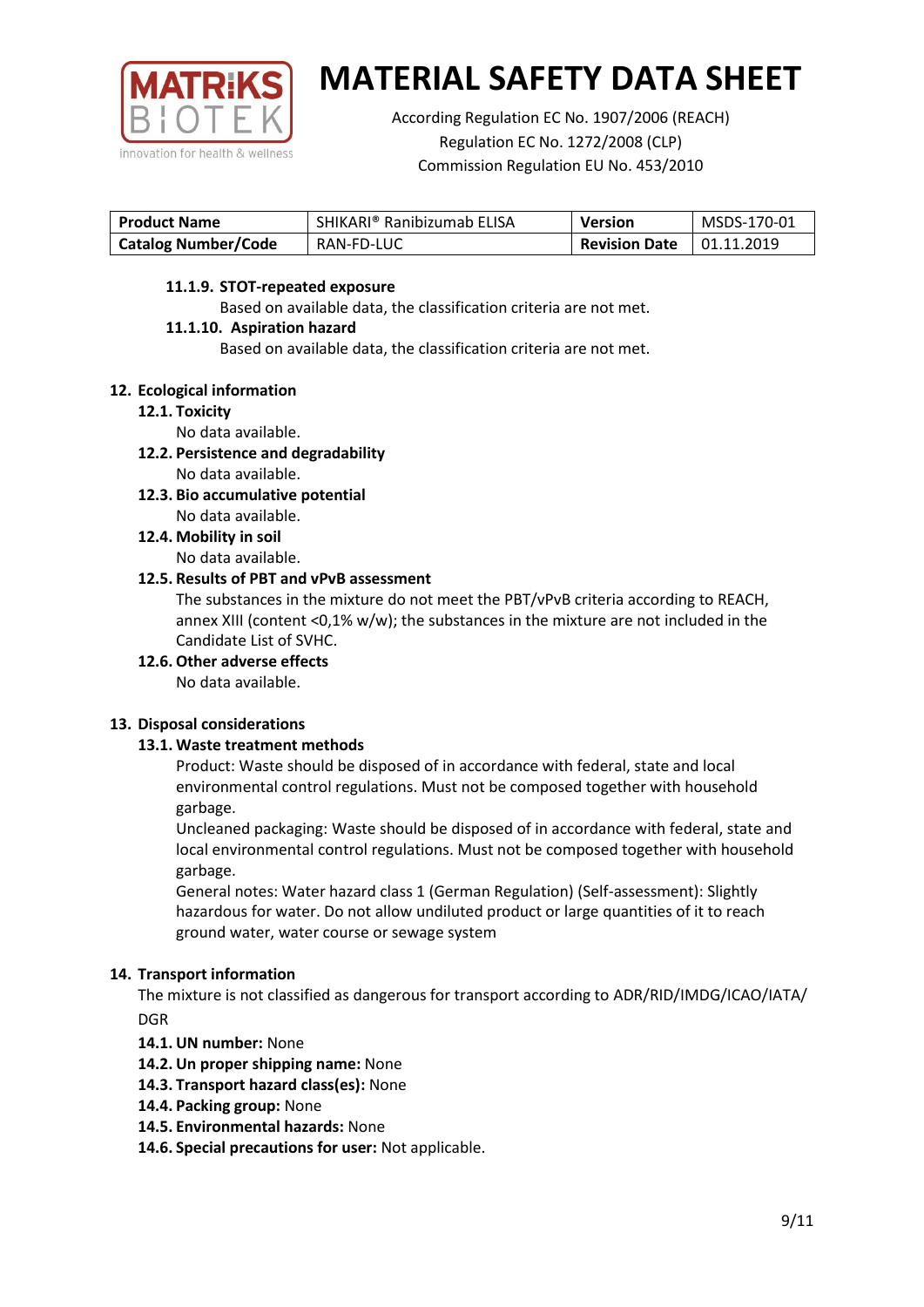

According Regulation EC No. 1907/2006 (REACH) Regulation EC No. 1272/2008 (CLP) Commission Regulation EU No. 453/2010

| <b>Product Name</b>        | SHIKARI® Ranibizumab ELISA | <b>Version</b>       | MSDS-170-01       |
|----------------------------|----------------------------|----------------------|-------------------|
| <b>Catalog Number/Code</b> | RAN-FD-LUC                 | <b>Revision Date</b> | $\mid$ 01.11.2019 |

**14.7. Transport in bulk according to Annex II of MARPOL 73/78 and the IBC Code:** Not applicable.

## **15. Regulatory information**

This Safety Data Sheet is prepared according to;

REGULATION (EC) No 1907/2006 OF THE EUROPEAN PARLIAMENT AND OF THE COUNCIL of 18 December 2006 concerning the Registration, Evaluation, Authorization and Restriction of Chemicals (REACH), establishing a European Chemicals Agency, amending Directive 1999/45/EC and repealing Council Regulation (EEC) No 793/93 and Commission Regulation (EC) No 1488/94 as well as Council Directive 76/769/EEC and Commission Directives 91/155/EEC, 93/67/EEC, 93/105/EC and 2000/21/EC

### **15.1. Safety, health and environmental regulations/legislation specific for the substance or mixture**

No data available.

## **15.2. Chemical safety assessment**

No data available.

## **16. Other information**

### **16.1. "H code" and "R Phrases" used in this document**

| H301      | Toxic if swallowed                                         |
|-----------|------------------------------------------------------------|
| H311      | Toxic in contact with skin                                 |
| H314      | Causes severe skin burns and eye damage                    |
| H315      | Causes skin irritation                                     |
| H317      | May cause an allergic skin reaction                        |
| H319      | Cause serious eye irritation                               |
| H331      | Toxic if inhaled                                           |
| H335      | May cause respiratory irritation                           |
| H400      | Very toxic to aquatic life                                 |
| H410      | Very toxic to aquatic life with long lasting effects       |
| R23/24/25 | Toxic by inhalation, in contact with skin and if swallowed |
| R34       | Causes burns                                               |
| R37       | Irritating to respiratory system                           |
| R36/37/38 | Irritating to eyes, respiratory system and skin            |
| R43       | May cause sensitisation by skin contact                    |
|           |                                                            |